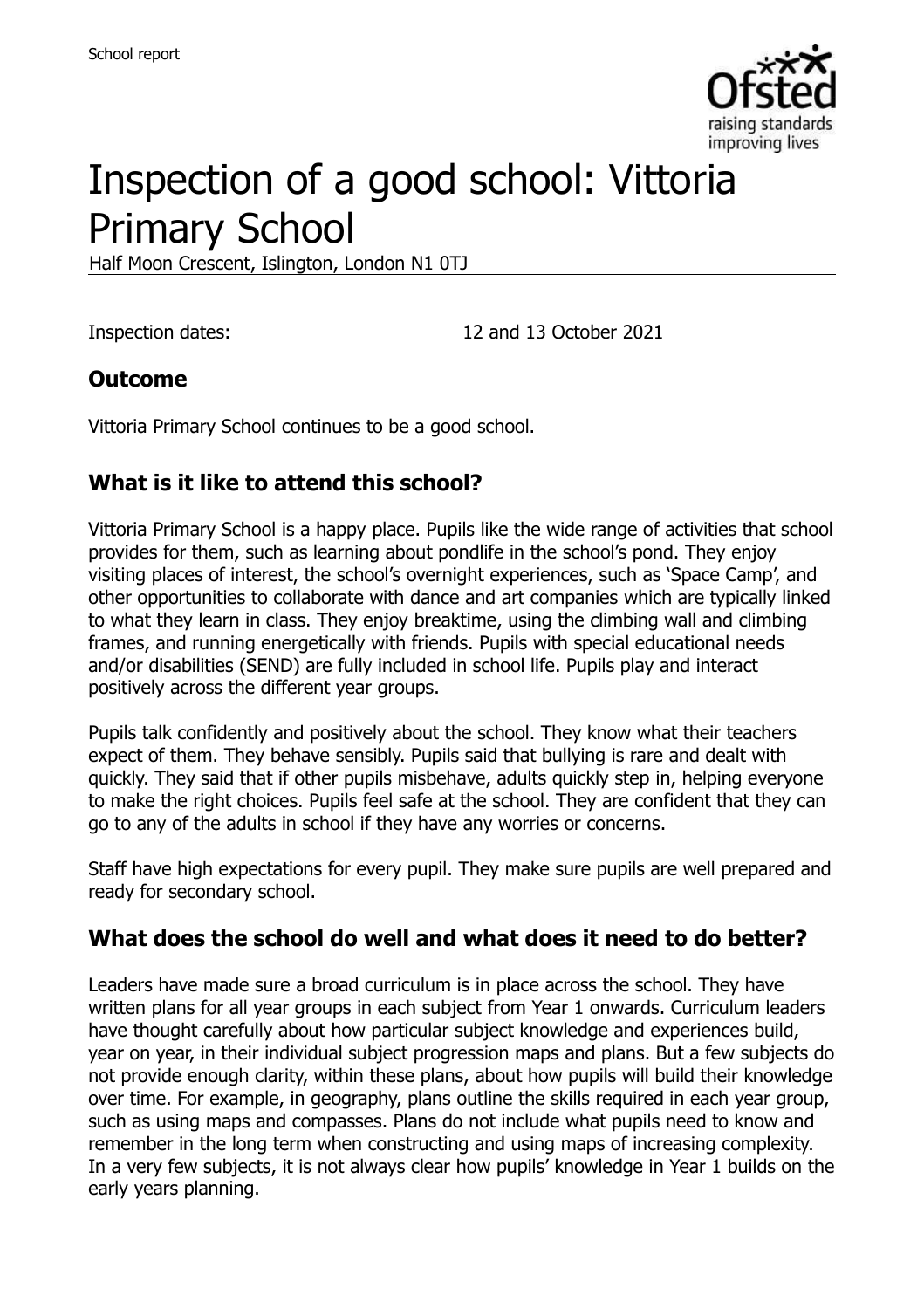

Leaders are ambitious that every pupil develops a love of reading. Phonics lessons begin right from the start of Reception. In Nursery, staff have identified the books they will read to children and the rhymes they will learn. These encourage the youngest at the school to talk with others and join in with rhymes. Phonics lessons help pupils to learn the sounds they need to read successfully. Pupils who find reading difficult get the extra help that they need to catch up quickly.

All pupils achieve well. Staff identify pupils with additional needs quickly. Pupils with SEND get the help they need. For example, pupils with SEND may receive extra adult support, resources or practical equipment to help them learn. Pupils who struggle with their feelings, especially after the COVID-19 pandemic, have extra help. Leaders have ensured all staff are trained to provide trauma support. Caring relationships, between staff and pupils, support pupils to grow in confidence. Leaders have high expectations for good behaviour. These high expectations, shared by all, help lessons to progress smoothly.

Teachers check that pupils are remembering what they have been taught. They follow a sequence that builds on pupils' prior learning. They explain any new learning to pupils clearly. Teachers regularly engage in a range of training and coaching support. They benefit from the expertise of two highly experienced curriculum leaders in mathematics and science which is strengthening further teachers' very good subject knowledge. They know where pupils may struggle and put support in place promptly so that pupils do not fall behind.

Pupils enjoy a wide range of activities that support the curriculum. Leaders make sure that all pupils have equal opportunities to participate in these activities. Pupils talk about the outings they have been on, the range of after-school clubs and the opportunities they have to help others. They value the many roles of responsibility they can take, including school councillors, 'lunch bunch' ambassadors and eco councillors.

Staff enjoy working in this school. They appreciate that governors and school leaders consider their well-being. Teachers said that leaders act on any concerns, including taking steps to reduce their workload. Governors are well informed about the school's priorities. They have kept abreast of staff's and leaders' workload and well-being by reviewing staff questionnaires and talking to school leaders.

#### **Safeguarding**

The arrangements for safeguarding are effective.

All staff have a good understanding of the most recent changes to guidance on how to keep children safe. Leaders have reflected on making procedures even stronger in light of the new guidance. Staff receive effective safeguarding training. They know what to do if there are any concerns. They swiftly identify those who may need help. When appropriate, staff work closely with parents and families. They engage with a wide range of external agencies to provide the necessary support.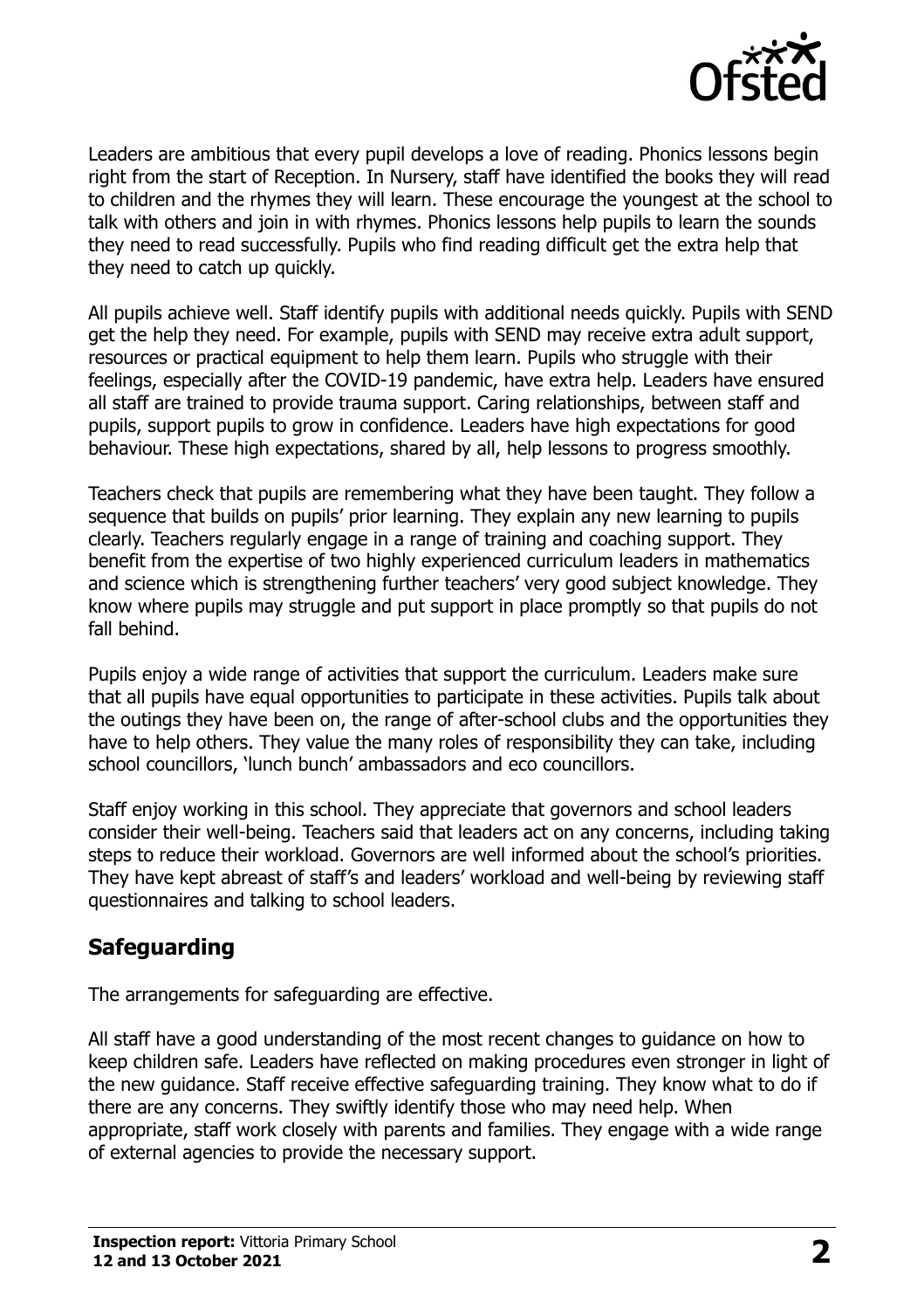

The school's personal, social and health education curriculum supports pupils' understanding of safety, including online, and where to get help if they need it.

# **What does the school need to do to improve?**

# **(Information for the school and appropriate authority)**

- $\blacksquare$  In a few subjects, planning lacks details about what pupils need to know and remember in the long term to deepen their learning over time. In a very few subjects, planning does not consider what children learn in the early years. Leaders need to ensure sufficiently detailed curriculum planning which builds on the learning in the early years is in place in all subjects.
- The school's curriculum is not yet sufficiently well planned and sequenced in some subjects. However, it is clear that leaders have already taken action to plan next year's curriculum and to train staff in how to deliver it. For this reason, the transitional arrangements have been applied.

### **Background**

When we have judged a school to be good, we will then normally go into the school about once every four years to confirm that the school remains good. This is called a section 8 inspection of a good or outstanding school, because it is carried out under section 8 of the Education Act 2005. We do not give graded judgements on a section 8 inspection. However, if we find evidence that a school would now receive a higher or lower grade, then the next inspection will be a section 5 inspection. Usually this is within one to two years of the date of the section 8 inspection. If we have serious concerns about safeguarding, behaviour or the quality of education, we will deem the section 8 inspection as a section 5 inspection immediately.

This is the second section 8 inspection since we judged the school to be good in November 2011.

### **How can I feed back my views?**

You can use [Ofsted Parent View](https://parentview.ofsted.gov.uk/) to give Ofsted your opinion on your child's school, or to find out what other parents and carers think. We use information from Ofsted Parent View when deciding which schools to inspect, when to inspect them and as part of their inspection.

The Department for Education has further quidance on how to complain about a school.

If you are the school and you are not happy with the inspection or the report, you can [complain to Ofsted.](https://www.gov.uk/complain-ofsted-report)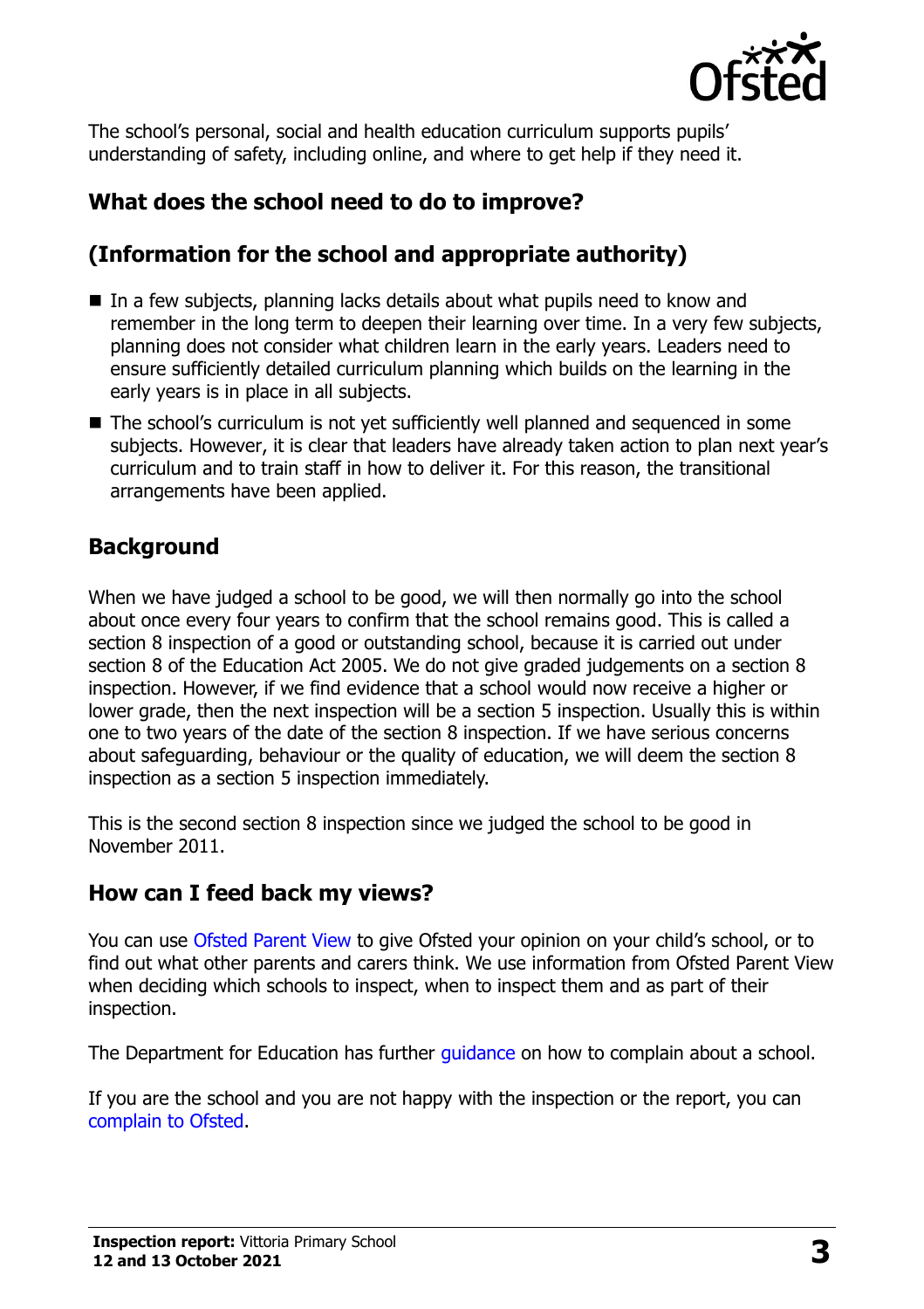

# **Further information**

You can search for [published performance information](http://www.compare-school-performance.service.gov.uk/) about the school.

In the report, '[disadvantaged pupils](http://www.gov.uk/guidance/pupil-premium-information-for-schools-and-alternative-provision-settings)' refers to those pupils who attract government pupil premium funding: pupils claiming free school meals at any point in the last six years and pupils in care or who left care through adoption or another formal route.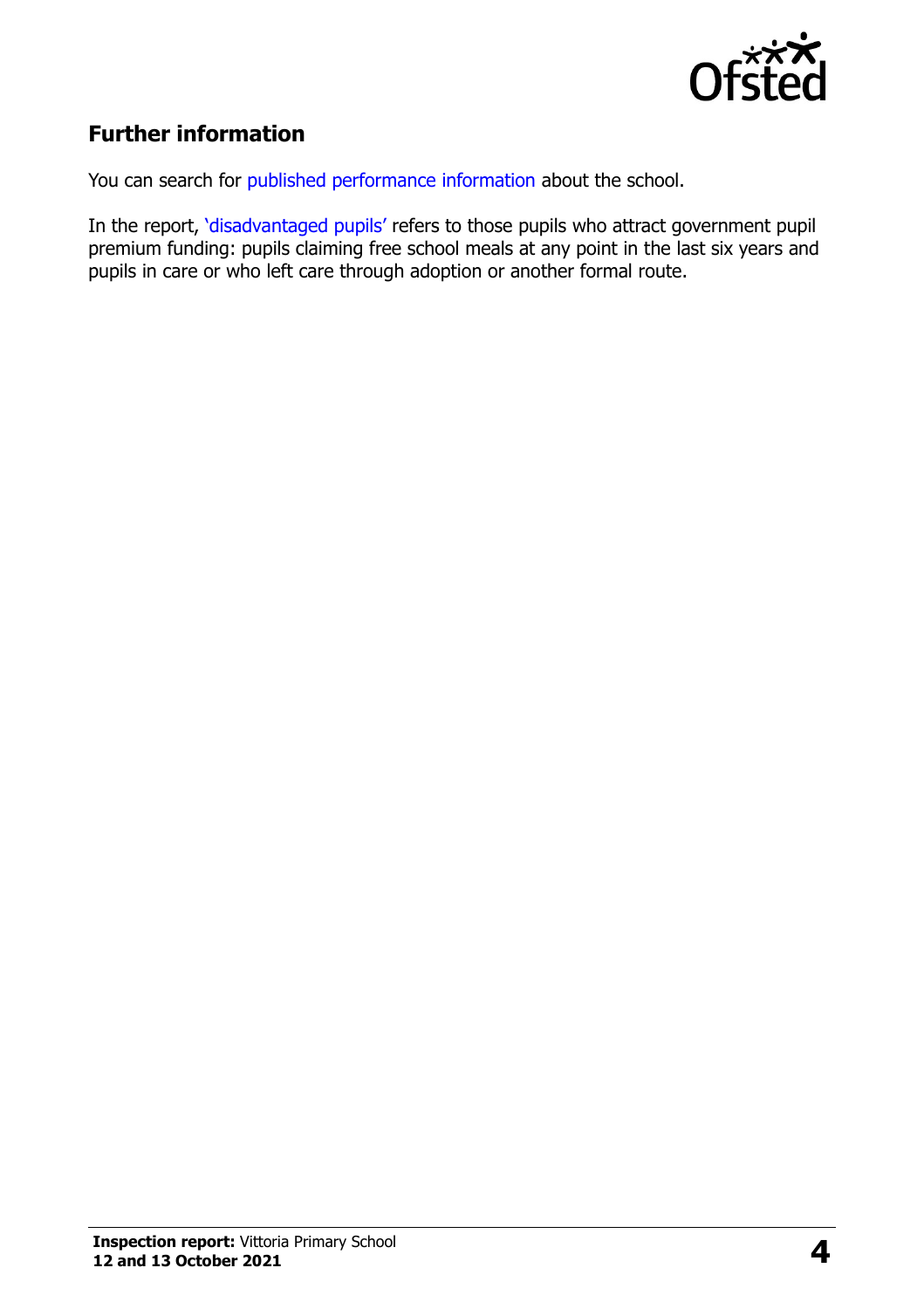

#### **School details**

| Unique reference number             | 100426                                                              |
|-------------------------------------|---------------------------------------------------------------------|
| <b>Local authority</b>              | Islington                                                           |
| <b>Inspection number</b>            | 10200136                                                            |
| <b>Type of school</b>               | Primary                                                             |
| <b>School category</b>              | Community                                                           |
| Age range of pupils                 | 2 to 11                                                             |
| <b>Gender of pupils</b>             | Mixed                                                               |
| Number of pupils on the school roll | 177                                                                 |
| <b>Appropriate authority</b>        | The governing body                                                  |
| <b>Chair of governing body</b>      | Jill McLaughlin                                                     |
| <b>Headteacher</b>                  | Denise McCarney                                                     |
| Website                             | www.vittoria.islington.sch.uk                                       |
| Date of previous inspection         | 4 October 2016, under section 8 of the<br><b>Education Act 2005</b> |

### **Information about this school**

- In September 2018, the deputy headteacher took on the role as headteacher at the school. At the same time, Vittoria Primary School became part of 'Islington Futures'. It is in a hard federation with a local primary school and two other local secondary schools.
- The school has provision for two-year-olds. However, the school is no longer taking requests for admissions of two-year-olds. The current provision will cease once the remaining two-year-olds turn three.
- The school uses no alternative provision.
- The school runs a breakfast and after-school club on site for pupils of Reception age and above who attend the school.

# **Information about this inspection**

■ This was the first routine inspection the school received since the COVID-19 pandemic began. The inspector discussed the impact of the pandemic with school leaders and has taken that into account in her evaluation.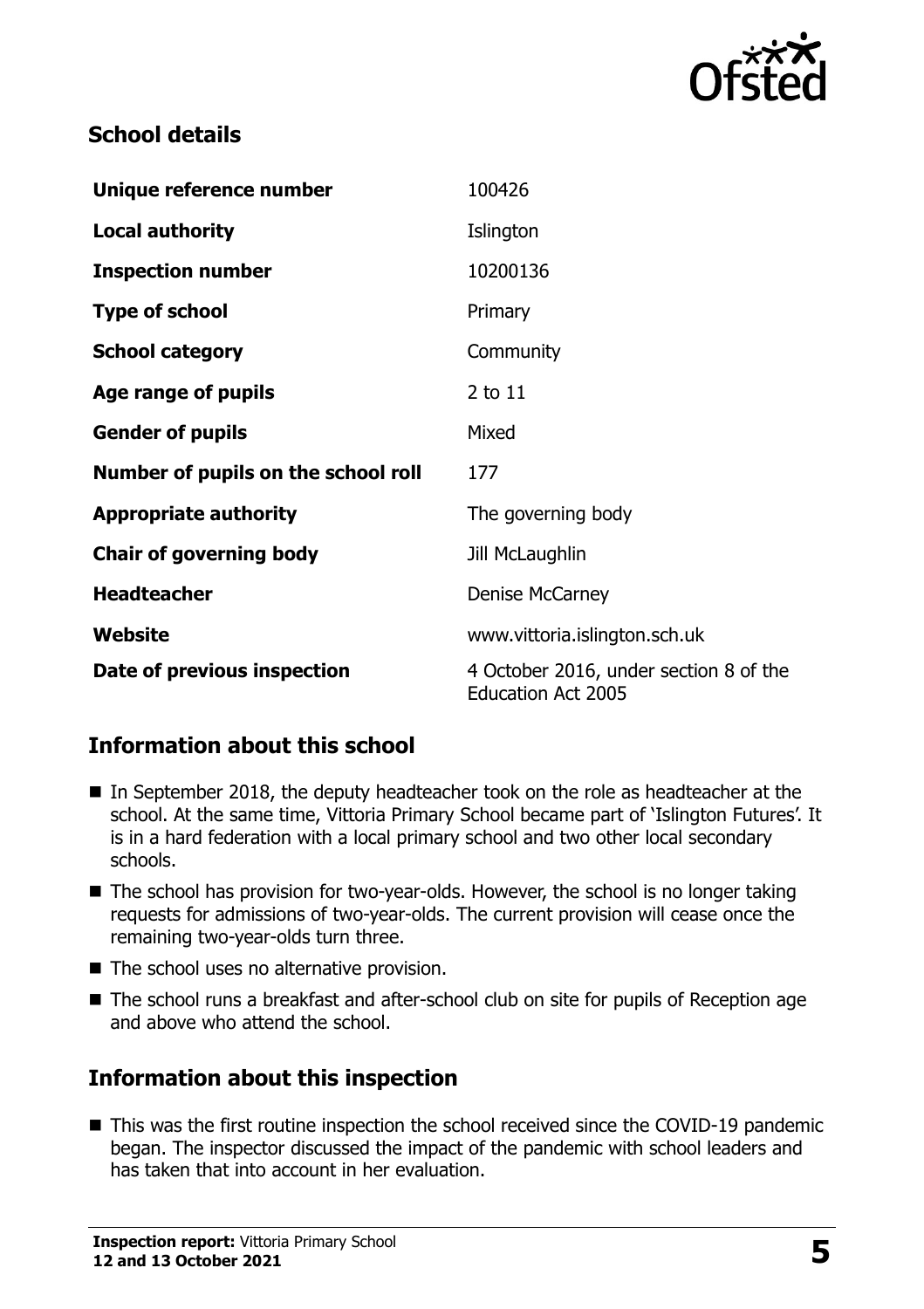

- The inspector met with senior leaders, including the headteacher. Meetings were held with two governors, including the chair of the federation governing body. A phone conversation was held with a representative from the local authority.
- The inspector carried out deep dives in these subjects: early reading, mathematics and science. For each deep dive, the inspector met with subject leaders, looked at curriculum plans, visited a sample of lessons, spoke to teachers, spoke to some pupils about their learning and looked at samples of pupils' work.
- The inspector also looked at curriculum plans and spoke to leaders about some other subjects.
- In considering the effectiveness of the school's safeguarding arrangements, the inspector scrutinised the single central record. Records relating to the safeguarding of children were also looked at. Discussions were held with a range of pupils, staff and the designated lead with responsibility for safeguarding. Playtimes and lunchtimes and their supervision were observed. The inspector also considered records of the training staff receive relating to safeguarding.
- The inspector spoke with staff and discussed how well leaders consider their wellbeing, including steps to help them manage their workload. The inspector considered opportunities for pupils' spiritual, moral, social and cultural development, and how leaders promote high expectations for pupils' behaviour. The inspector reviewed the school's leavers register and met with the member of staff who oversees attendance.

#### **Inspection team**

Jean Thwaites, lead inspector **Her Majesty's Inspector**